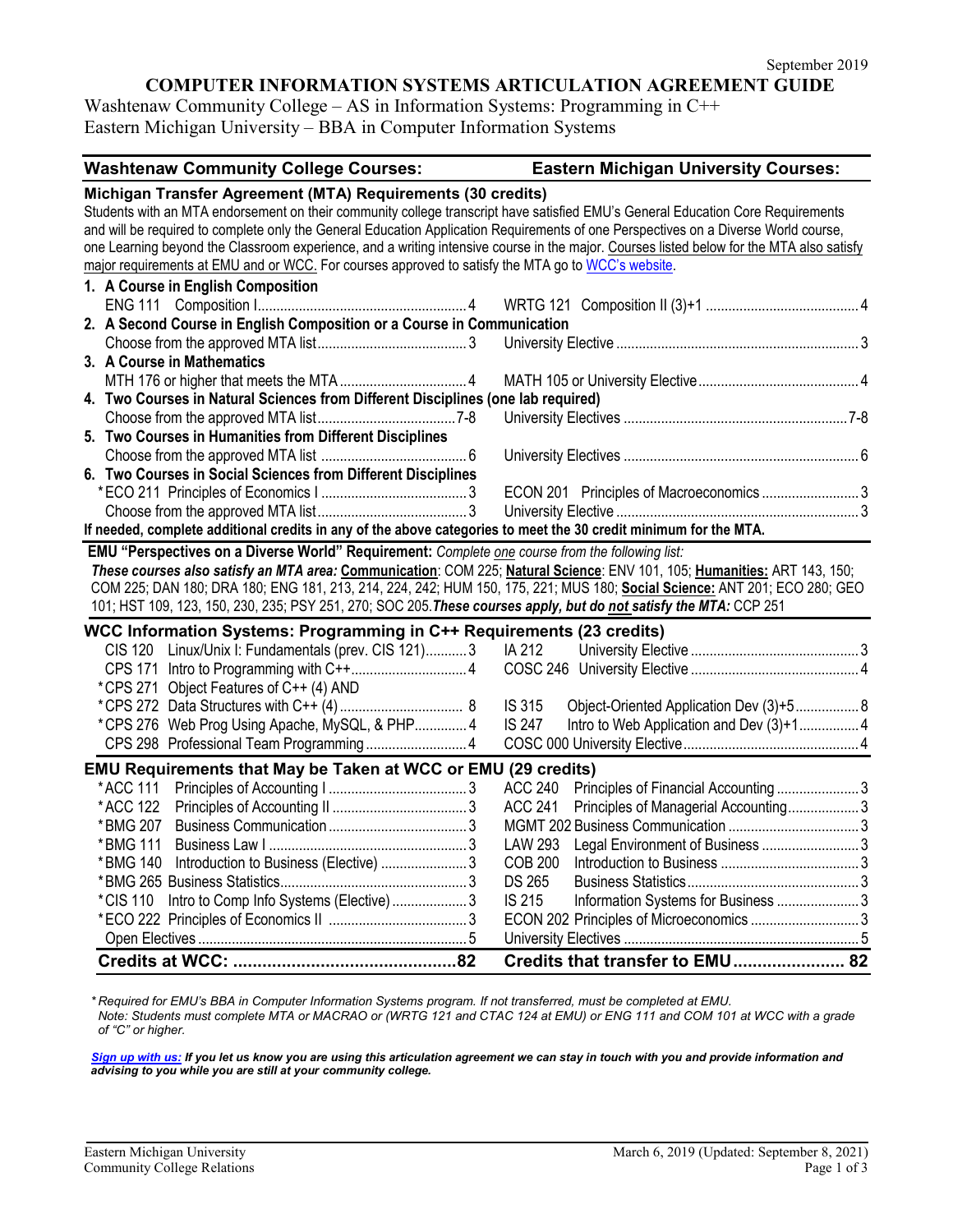# **COMPUTER INFORMATION SYSTEMS ARTICULATION AGREEMENT GUIDE**

Washtenaw Community College – AS in Information Systems: Programming in C++ Eastern Michigan University – BBA in Computer Information Systems

# **Completion of the BBA in Computer Information Systems at EMU**

| <b>Business Administration Core</b><br>(15 credits)<br>MGMT 386 Organizational Behavior & Theory3<br>Introduction to Operations Management3<br>OM 374                                                                                                                                                                                                                                                                                                                                                                                                                                                                                                                                                                                                       |  |
|-------------------------------------------------------------------------------------------------------------------------------------------------------------------------------------------------------------------------------------------------------------------------------------------------------------------------------------------------------------------------------------------------------------------------------------------------------------------------------------------------------------------------------------------------------------------------------------------------------------------------------------------------------------------------------------------------------------------------------------------------------------|--|
| (24 credits)<br><b>Discipline Requirements</b><br>Business Data Comm & Information Security 3<br>IS 320<br>IS 350<br>Enterprise Resource Planning and Architecture 3<br>IS 380 Data and Information Management3<br>IS 417 Systems Analysis and Design3<br>IS Project and Risk Management3<br>IS 425<br>IS 449W IS Strategy, Management & Acquisition3<br>IS 310 Social Media for Business (3)<br>IS 385 Data Warehousing (3)<br>IS 400 Business Data Modeling & Visualization (3)<br>IS 405 Web Content Mining (3)<br>IS 410 Data Mining (3)<br>IS 415 Business Mobile Application Development (3)<br>IS 422 Social Media Network Analysis (3)<br>IS 427 Business Process and Identity Management (3)<br>IS 437 Intro to Business Info Technology Audit (3) |  |
| <b>LBC Requirement</b><br>One Learning Beyond the Classroom (LBC) course or<br>noncredit experience must be completed at EMU. Consult<br>College of Business advisor for options.                                                                                                                                                                                                                                                                                                                                                                                                                                                                                                                                                                           |  |
| <b>University Electives</b><br>(3 credits)<br>Complete enough credits to bring the minimum at the four-<br>year college level to 42 credits. Additional electives may be<br>required at EMU if fewer than 82 credits are transferred.                                                                                                                                                                                                                                                                                                                                                                                                                                                                                                                       |  |
|                                                                                                                                                                                                                                                                                                                                                                                                                                                                                                                                                                                                                                                                                                                                                             |  |

**Minimum Credits to Graduate:...................................124**

# **Sample Sequence for completing the program:**

Courses may not be offered every semester. Consult with a COB advisor to make a course plan.

| <b>First Semester</b>  |                                                  | (12 credits)           |
|------------------------|--------------------------------------------------|------------------------|
|                        |                                                  |                        |
|                        |                                                  |                        |
|                        |                                                  |                        |
|                        |                                                  |                        |
| <b>Second Semester</b> |                                                  | (12 credits)           |
|                        |                                                  |                        |
|                        | OM 374 F, W, S, online, prereq: DS 251 or 265  3 |                        |
|                        |                                                  |                        |
|                        |                                                  |                        |
| <b>Third Semester</b>  |                                                  | $(12 \text{ credits})$ |
|                        | MGMT 490 F, W, S, online, Concur Prereq: OM 3743 |                        |
|                        |                                                  |                        |
|                        |                                                  |                        |
|                        |                                                  |                        |
| <b>Fourth Semester</b> |                                                  | (6 credits)            |
|                        | IS 449W F, W, pre-req: IS 417 and IS 425 3       |                        |
|                        | University Elective or LBC Requirement 3         |                        |